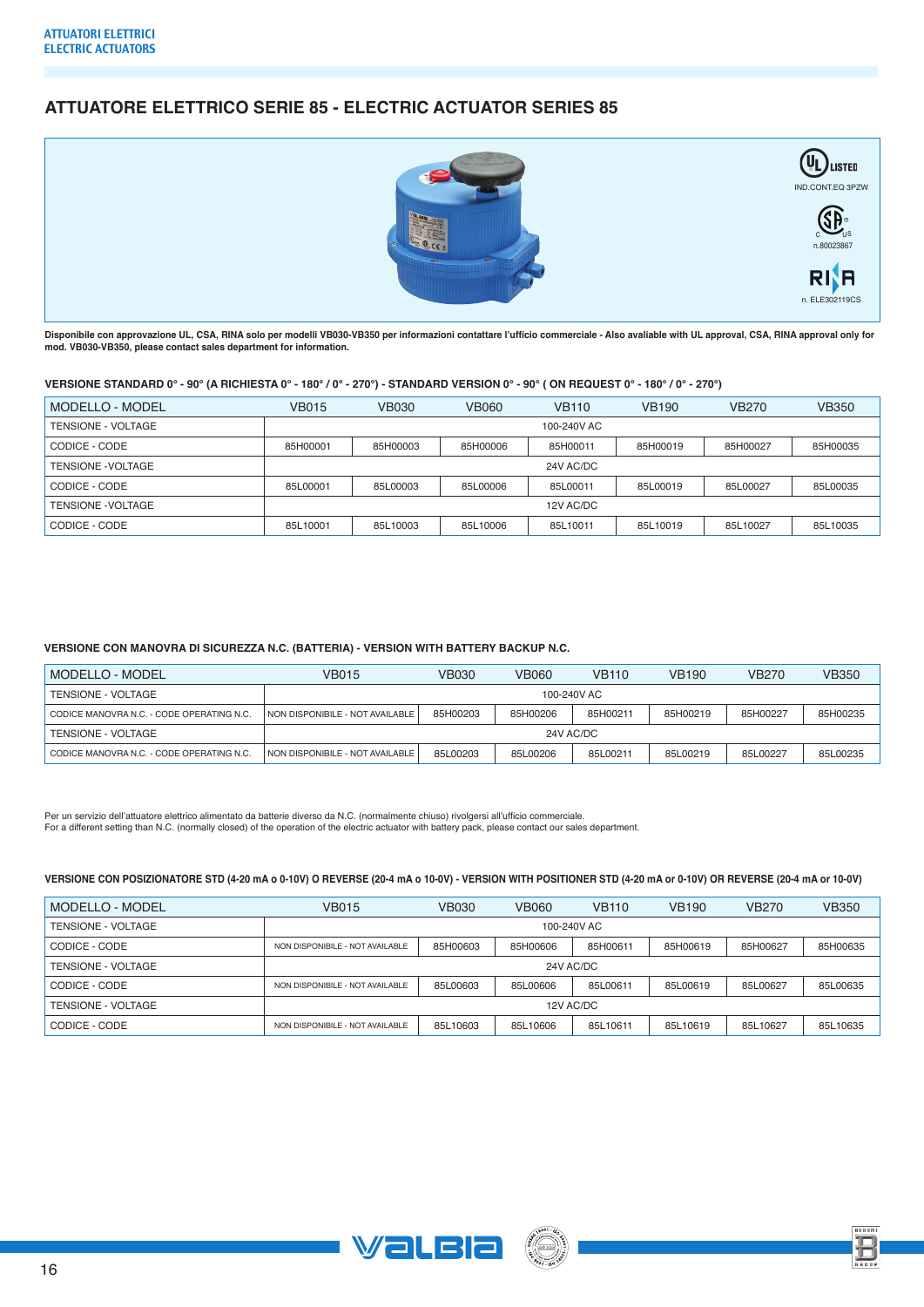### **VERSIONE CON POTENZIOMETRO - VERSION WITH POTENTIOMETER**

| MODELLO - MODEL    | <b>VB015</b>                    | <b>VB030</b> | <b>VB060</b> | <b>VB110</b> | <b>VB190</b> | <b>VB270</b> | <b>VB350</b> |  |  |  |
|--------------------|---------------------------------|--------------|--------------|--------------|--------------|--------------|--------------|--|--|--|
| TENSIONE - VOLTAGE | 100-240V AC                     |              |              |              |              |              |              |  |  |  |
| CODICE - CODE      | NON DISPONIBILE - NOT AVAILABLE | 85H02003     | 85H02006     | 85H02011     | 85H02019     | 85H02027     | 85H02035     |  |  |  |
| TENSIONE - VOLTAGE | 24V AC/DC                       |              |              |              |              |              |              |  |  |  |
| CODICE - CODE      | NON DISPONIBILE - NOT AVAILABLE | 85L02003     | 85L02006     | 85L02011     | 85L02019     | 85L02027     | 85L02035     |  |  |  |
| TENSIONE - VOLTAGE | 12V AC/DC                       |              |              |              |              |              |              |  |  |  |
| CODICE - CODE      | NON DISPONIBILE - NOT AVAILABLE | 85L12003     | 85L12006     | 85L12011     | 85L12019     | 85L12027     | 85L12035     |  |  |  |

#### **VERSIONE CON MANOVRA DI SICUREZZA N.C. (BATTERIA) E POSIZIONATORE STD (4-20 mA o 0-10V) O REVERSE (20-4 mA o 10-0V) VERSION WITH BATTERY BACKUP AND POSITIONER STD (4-20 mA or 0-10V) OR REVERSE (20-4 mA or 10-0V)**

| MODELLO - MODEL                           | VB015                           | <b>VB030</b> | VB060    | <b>VB110</b> | <b>VB190</b> | <b>VB270</b> | <b>VB350</b> |  |  |
|-------------------------------------------|---------------------------------|--------------|----------|--------------|--------------|--------------|--------------|--|--|
| TENSIONE - VOLTAGE                        | 100-240V AC                     |              |          |              |              |              |              |  |  |
| CODICE MANOVRA N.C. - CODE OPERATING N.C. | NON DISPONIBILE - NOT AVAILABLE | 85H0CA03     | 85H0CA06 | 85H0CA11     | 85H0CA19     | 85H0CA27     | 85H0CA35     |  |  |
| TENSIONE - VOLTAGE                        | 24V AC/DC                       |              |          |              |              |              |              |  |  |
| CODICE MANOVRA N.C. - CODE OPERATING N.C. | NON DISPONIBILE - NOT AVAILABLE | 85L0CA03     | 85L0CA06 | 85L0CA11     | 85L0CA19     | 85L0CA27     | 85L0CA35     |  |  |

Per un servizio dell'attuatore elettrico alimentato da batterie diverso da N.C. (normalmente chiuso) rivolgersi all'ufficio commerciale

For a different setting than N.C. (normally closed) of the operation of the electric actuator with battery pack, please contact our sales department.

### **VERSIONE CON POSIZIONE INTERMEDIA - VERSION WITH MIDDLE POSITION VERSIONE STANDARD 0° - 90° (A RICHIESTA 0° - 180° / 0° - 270°) - STANDARD VERSION 0° - 90° (ON REQUEST 0° - 180° / 0° - 270°)**

| MODELLO - MODEL    | <b>VB030</b> | <b>VB060</b> | <b>VB110</b> | <b>VB190</b> | <b>VB270</b> | <b>VB350</b> |  |  |
|--------------------|--------------|--------------|--------------|--------------|--------------|--------------|--|--|
| TENSIONE - VOLTAGE | 100-240V AC  |              |              |              |              |              |  |  |
| CODICE - CODE      | 85H0CE03     | 85H0CE06     | 85H0CE11     | 85H0CE19     | 85H0CE27     | 85H0CE35     |  |  |
| TENSIONE - VOLTAGE | 24V AC/DC    |              |              |              |              |              |  |  |
| CODICE - CODE      | 85L0CE03     | 85L0CE06     | 85L0CE11     | 85L0CE19     | 85L0CE27     | 85L0CE35     |  |  |

# VERSIONE CON POSIZIONE INTERMEDIA CON MANOVRA DI SICUREZZA N.C. (BATTERIA) - VERSION WITH MIDDLE POSITION WITH BATTERY BACKUP (N.C.)<br>VERSIONE STANDARD 0° - 90° (A RICHIESTA 0° - 180° / 0° - 270°) - STANDARD VERSION 0° - 90

| MODELLO - MODEL    | VB030     | VB060       | <b>VB110</b> | <b>VB190</b> | <b>VB270</b> | VB350    |  |  |  |
|--------------------|-----------|-------------|--------------|--------------|--------------|----------|--|--|--|
| TENSIONE - VOLTAGE |           | 100-240V AC |              |              |              |          |  |  |  |
| CODICE - CODE      | 85H0D403  | 85H0D406    | 85H0D411     | 85H0D419     | 85H0D427     | 85H0D435 |  |  |  |
| TENSIONE - VOLTAGE | 24V AC/DC |             |              |              |              |          |  |  |  |
| CODICE - CODE      | 85L0D403  | 85L0D406    | 85L0D411     | 85L0D419     | 85L0D427     | 85L0D435 |  |  |  |

Per un servizio dell'attuatore elettrico alimentato da batterie diverso da N.C. (normalmente chiuso) rivolgersi all'ufficio commerciale.

For a different setting than N.C. (normally closed) of the operation of the electric actuator with battery pack, please contact our sales department.

Nel caso di applicazioni in ambienti soggetti a vibrazioni consultare l'ufficio commerciale. In use of installation in areas subject to vibrations, please contact our sales department.





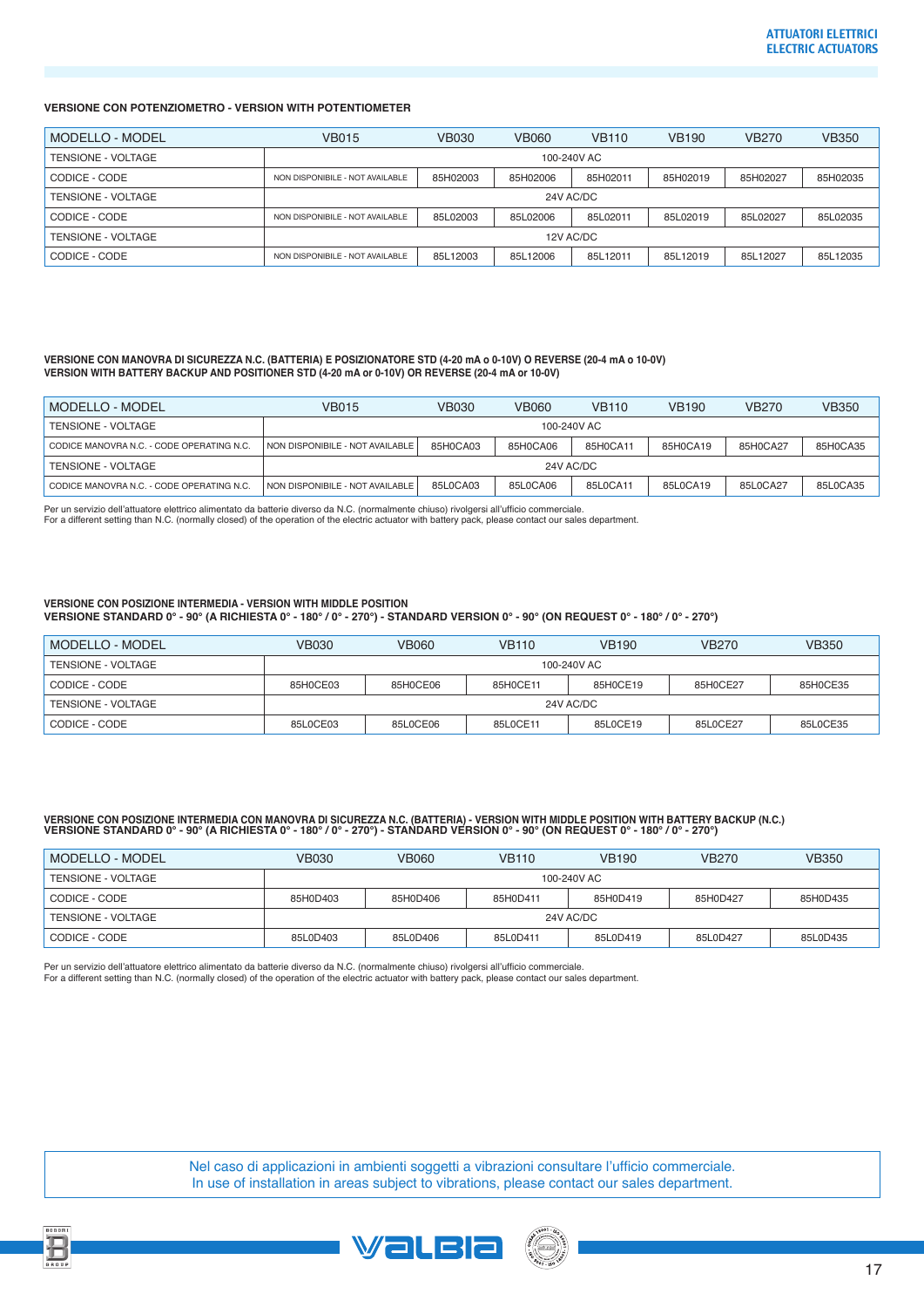# **ATTUATORE ELETTRICO SERIE 86 - ELECTRIC ACTUATOR SERIES 86**



**Disponibile con approvazione UL, CSA, RINA per informazioni contattare l'ufficio commerciale - Also avaliable with UL, CSA, RINA approval, please contact sales department for information.**

### **VERSIONE STANDARD 0° - 90° (A RICHIESTA 0° - 180° / 0° - 270°) - STANDARD VERSION 0° - 90° (ON REQUEST 0° - 180° / 0° - 270°)**

| MODELLO - MODEL    | <b>VB030 M</b> | <b>VB060 M</b> | <b>VB110 M</b> | <b>VB190 M</b> | <b>VB270 M</b> | <b>VB350 M</b> |  |  |  |
|--------------------|----------------|----------------|----------------|----------------|----------------|----------------|--|--|--|
| TENSIONE - VOLTAGE | 100-240V AC    |                |                |                |                |                |  |  |  |
| CODICE - CODE      | 86H00003       | 86H00006       | 86H00011       | 86H00019       | 86H00027       | 86H00035       |  |  |  |
| TENSIONE - VOLTAGE | 24V AC/DC      |                |                |                |                |                |  |  |  |
| CODICE - CODE      | 86L00003       | 86L00006       | 86L00011       | 86L00019       | 86L00027       | 86L00035       |  |  |  |
| TENSIONE - VOLTAGE | 12V AC/DC      |                |                |                |                |                |  |  |  |
| CODICE - CODE      | 86L10003       | 86L10006       | 86L10011       | 86L10019       | 86L10027       | 86L10035       |  |  |  |

### **VERSIONE CON MANOVRA DI SICUREZZA N.C. (BATTERIA) - VERSION WITH BATTERY BACKUP N.C.**

| MODELLO - MODEL                           | <b>VB030 M</b> | <b>VB060 M</b> | <b>VB110 M</b> | <b>VB190 M</b> | <b>VB270 M</b> | <b>VB350 M</b> |  |  |
|-------------------------------------------|----------------|----------------|----------------|----------------|----------------|----------------|--|--|
| TENSIONE - VOLTAGE                        | 100-240V AC    |                |                |                |                |                |  |  |
| CODICE MANOVRA N.C. - CODE OPERATING N.C. | 86H00203       | 86H00206       | 86H00211       | 86H00219       | 86H00227       | 86H00235       |  |  |
| TENSIONE - VOLTAGE                        | 24V AC/DC      |                |                |                |                |                |  |  |
| CODICE MANOVRA N.C. - CODE OPERATING N.C. | 86L00203       | 86L00206       | 86L00211       | 86L00219       | 86L00227       | 86L00235       |  |  |

Per un servizio dell'attuatore elettrico alimentato da batterie diverso da N.C. (normalmente chiuso) rivolgersi all'ufficio commerciale.<br>For a different setting than N.C. (normally closed) of the operation of the electric

### **VERSIONE CON POSIZIONATORE STD (4-20 mA o 0-10V) O REVERSE (20-4 mA o 10-0V) - VERSION WITH POSITIONER STD (4-20 mA or 0-10V) OR REVERSE (20-4 mA or 10-0V)**

| MODELLO - MODEL    | <b>VB030 M</b> | <b>VB060 M</b> | <b>VB110 M</b> | <b>VB190 M</b> | <b>VB270 M</b> | <b>VB350 M</b> |  |  |  |
|--------------------|----------------|----------------|----------------|----------------|----------------|----------------|--|--|--|
| TENSIONE - VOLTAGE | 100-240V AC    |                |                |                |                |                |  |  |  |
| CODICE - CODE      | 86H00603       | 86H00606       | 86H00611       | 86H00619       | 86H00627       | 86H00635       |  |  |  |
| TENSIONE - VOLTAGE | 24V AC/DC      |                |                |                |                |                |  |  |  |
| CODICE - CODE      | 86L00603       | 86L00606       | 86L00611       | 86L00619       | 86L00627       | 86L00635       |  |  |  |
| TENSIONE - VOLTAGE | 12V AC/DC      |                |                |                |                |                |  |  |  |
| CODICE - CODE      | 86L10603       | 86L10606       | 86L10611       | 86L10619       | 86L10627       | 86L10635       |  |  |  |